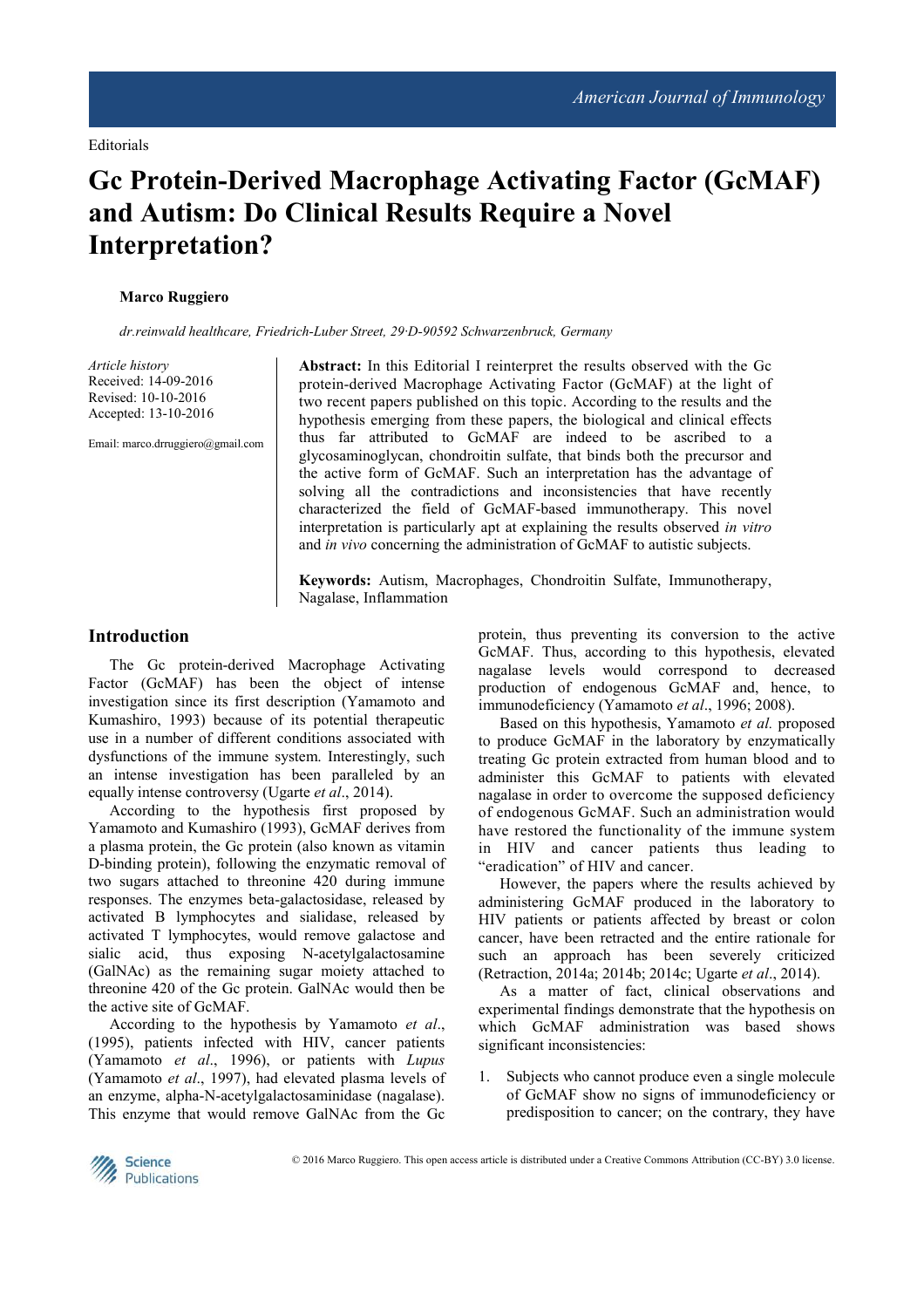reduced risk of cancer. This observation refers to subjects who harbor the Gc2 allele only (Gc2 homozygotes) of the Gc protein. These individuals are unable to glycosylate the Gc protein on threonine 420 due to its substitution by lysine. Thus, there is no GalNAc in position 420. In other words, Gc2 homozygotes are unable to produce one single molecule of GcMAF. However, despite this fact, the risk of cancer in these individuals is decreased rather than increased as one would have expected given the absence of bona fide GcMAF (Abbas *et al*., 2008)

- 2. Subjects with elevated nagalase, such as autistic children, do not show signs of immunodeficiency (Bradstreet *et al*., 2012)
- 3. Subjects with cancer do not show decreased levels of endogenous GcMAF; on the contrary the level of their endogenous GcMAF not only is not different from healthy subjects, but it is significantly higher than the trace amounts of the exogenously administered GcMAF that should "eradicate" their cancer (Rehder *et al*., 2009)
- 4. Nagalase degrades GcMAF by removing GalNAc, thus rendering it inactive (Mohamad *et al*., 2002; Borges and Rehder, 2016). Therefore, in patients with elevated nagalase, the trace amounts of exogenously administered GcMAF would be immediately degraded
- 5. The procedure to produce GcMAF in the laboratory using the enzyme beta-galactosidase from *E. Coli* (Kuchiike *et al*., 2013; Uto *et al*., 2015) is not consistent with experimental data. Thus, this enzyme does not cleave galactose from the Gc protein (Borges and Rehder, 2016). Therefore, it is questionable whether using such a procedure even a single molecule of GcMAF is produced.

It is worth noticing that, despite these obvious inconsistencies, GcMAF has been independently studied for about two decades by several research groups that reported consistent results *in vitro* and *in vivo* (for a recent review, see Ruggiero *et al*., 2016). My former research group, among others, has witnessed the effects of GcMAF derived from human blood on human mononuclear cells and on angiogenesis (Pacini *et al*., 2010; 2012a), on human breast cancer cells (Pacini *et al*., 2012b; Thyer *et al*., 2013a) and on human neurons and glial cells (Morucci *et al*., 2015; Branca *et al*., 2015). We have also observed the clinical effects of GcMAF administration in the context of an integrated immunotherapeutic protocol for cancer (Ruggiero *et al*., 2014) and members of my former research group have described the effects of integrated GcMAF immunotherapy in diseases as diverse as cancer (Thyer *et al*., 2013b), chronic fatigue syndrome, multiple

sclerosis, Lyme disease, amyotrophic lateral sclerosis, syphilis and autism (Thyer *et al*., 2013c).

These observations of ours have been independently corroborated, among others, by researchers from Japan who have reported encouraging results obtained using a similar immunotherapeutic approach in cancer (Inui *et al*., 2013; 2014; Inui *et al*., 2016a), multiple sclerosis (Inui *et al*., 2016b), serious infections and chronic fatigue syndrome (Inui *et al*., 2015).

In an effort to reconcile the results observed by us and many others with the inconsistencies described above, we recently hypothesized that the biological and clinical effects attributed to GcMAF are indeed to be ascribed to a glycosaminoglycan, chondroitin sulfate, that binds to Gc protein and GcMAF in plasma and other bodily fluids as well as on the surface of the cells of the immune system (Ruggiero *et al*., 2016). According to this hypothesis, the glycosylation status of the Gc protein is irrelevant in determining the biological and clinical effects that we and others have observed with GcMAF and the active GalNAc would the one that is a constituent part of chondroitin sulfate.

This novel hypothesis is particularly apt at explaining the results obtained with GcMAF in autism spectrum disorders as they were firstly described by the late Dr. Bradstreet (Bradstreet *et al*., 2012) and later confirmed by members of my former research group (Thyer *et al*., 2013c).

In the study by Bradstreet *et al*. (2012), it was observed that, in a cohort of forty autistic children, all subjects had elevated levels of nagalase. After an average 14 weeks of weekly subcutaneous injections with human blood-derived GcMAF, all autistic subjects, but one, showed a decrease of nagalase levels and a significant percentage of them showed improvement of the clinical symptoms of autism evaluated according to Clinical Global Impression of Improvement scale. These results are now difficult to interpret at the light of the recent observation that elevated nagalase should have degraded the exogenously administered GcMAF as it was demonstrated by Borges and Rehder (2016). The source of elevated nagalase could not be accounted for and the conundrum of the lack of signs of immunodeficiency in spite of elevated nagalase could not be explained.

These inconsistencies between the biochemistry of GcMAF and the clinical results appear all the more striking considering that GcMAF has been described by the late Dr. Bradstreet as "one of the most powerful tools I have ever used for autism" during his last public speech at the AutismOne Conference in May 2015 (the speech of Dr. Bradstreet is publicly available at https://www.youtube.com/watch?v=6I2Wr9ihvV0 and his last words on GcMAF are at minute 52:26).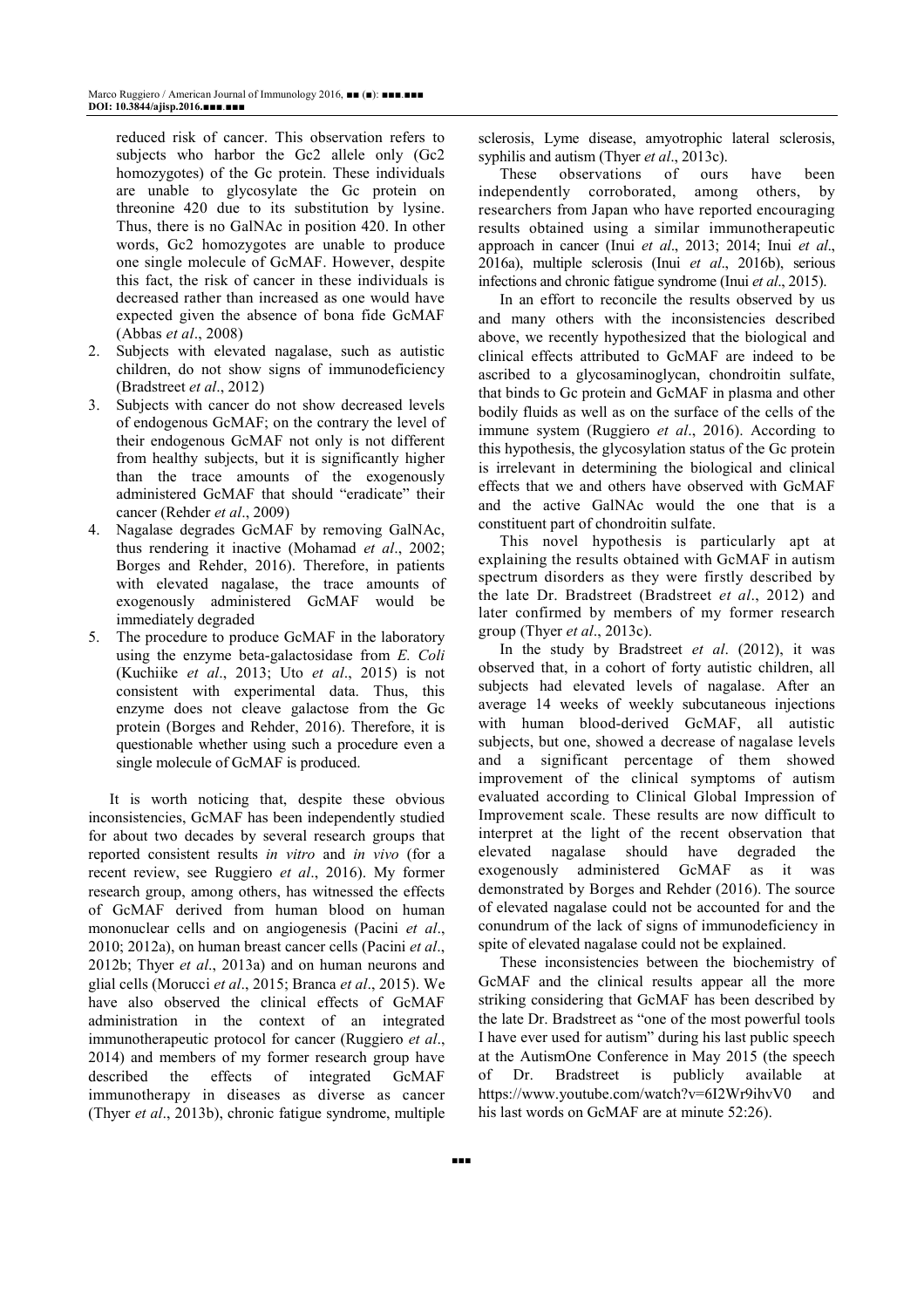If, however, we accept the hypothesis that the biological effects of GcMAF are either due to, or mediated by chondroitin sulfate, then all the inconsistencies cease to exist (Ruggiero *et al*., 2016). Thus, chondroitin sulfate is constituted by GalNAc, the supposed active site of GcMAF, but it is not affected by nagalase since this enzyme is not endowed with endoglycosidic function (Borges and Rehder, 2016).

Interestingly, chondroitin sulfate exhibits most, if not all, the biological and clinical properties attributed to GcMAF, including the anti-inflammatory and immune modulating effects recently reported by Theoharides *et al*. (2016) when referring to the use of GcMAF in autism. Thus, it is well known that glycosaminoglycans such as chondroitin sulfate are associated with central nervous system development, maintenance and disorders. The relevance of chondroitin sulfate in the pathogenesis of autism and other neurological and psychiatric disorders is corroborated by the evidence that, as a component of the extracellular matrix that interacts with the perineuronal nets, chondroitin sulfate plays a fundamental role in regulating synaptic functions and plasticity (Pantazopoulos and Berretta, 2016).

Furthermore, disaccharides derived from chondroitin sulfate have been implicated in the inhibition of neurodegeneration by influencing microglia activation (Ebert *et al*., 2008) in a manner consistent with what we had observed treating microglial cells *in vitro* with GcMAF (Branca *et al*., 2015). Consistent with these evidences, experimental and clinical data suggest that chondroitin sulfate might be a useful therapeutic agent in neurological diseases that are characterized by inflammation such as Parkinson's and Alzheimer's diseases, multiple sclerosis and amyotrophic lateral sclerosis (Vallières and du Souich, 2010) that are some of the conditions successfully treated with GcMAF (Thyer *et al*., 2013c).

Also the molecular structure of chondroitin sulfate is consistent with the hypothesis that this glycosaminoglycan is the molecule responsible for the macrophage stimulating activity that we and others had attributed to GcMAF. Thus, researchers at the Arizona State University, demonstrated that the macrophage stimulating activity resides in a GalNAc residue exposed in the context of an alpha helix (Bogani *et al*., 2006) and chondroitin sulfate is precisely composed of a chain of alternating GalNAc and glucuronic acid that are arranged in a right handed helical structure (Németh-Csóka *et al*., 1975). Therefore, it can be hypothesized that the GalNAc of chondroitin sulfate and not that exposed on the Gc protein is responsible for activating macrophages and directing the immune response (Wrenshall *et al*., 1999). This observation would explain the reason why Gc2 homozygotes, who cannot produce a single

molecule of GcMAF but have plenty of chondroitin sulfate, do not suffer of immunodeficiency and are not predisposed to cancer (Abbas *et al*., 2008).

Furthermore, it is important to notice that the GcMAF used in the study on autism quoted above was obtained by enzymatic treatment of a plasma protein, the Gc protein, that had been isolated from human plasma by vitamin  $D_3$ -Sepharose or actin-agarose affinity chromatography with no description of further purification steps aimed at removing plasma glycosaminoglycans (Bradstreet *et al*., 2012). It is well known that Gc protein belongs to the superfamily of albumin and it is present in fraction IV of Cohn-Oncley fractionation of human plasma. Since 2007, we had demonstrated that chondroitin sulfate is highly represented in this very Cohn-Oncley fraction (Cecchi *et al*., 2007) and, considering that in 1999, DiMartino and Kew had demonstrated that Gc protein binds to chondroitin sulfate (DiMartino and Kew, 1999), it can be deducted that Gc protein and hence the studied GcMAF, were associated and co-extracted with chondroitin sulfate.

Another point that requires reinterpretation is the role of nagalase in autism; thus, it is difficult to envisage the source of nagalase in those patients since autism is not associated with viruses known to produce the enzyme such as influenza virus (Yamamoto and Urade, 2005) or HIV-1 (Yamamoto, 2006). If, however, we consider that autism is associated with widespread inflammation and with higher concentration of proinflammatory cytokines (Masi *et al*., 2015), then it can be speculated that nagalase, being a lysosomal enzyme (Suh *et al*., 2015), may be interpreted as a marker of chronic inflammation rather than a marker of immunodeficiency. Since chondroitin sulfate is endowed with anti-inflammatory properties and it exerts this action upstream of the inflammasome by inhibiting activation of NF-kappaB transcription factors (Stabler *et al*., 2016), it is conceivable that the observed reduction of nagalase was due to chondroitin sulfate rather than to GcMAF.

# **Conclusion**

The two most recent publications on GcMAF (Borges and Rehder, 2016; Ruggiero *et al*., 2016) help reinterpreting the biological and clinical results independently observed *in vitro* and *in vivo* by a number of researchers. The hypothesis that chondroitin sulfate may be responsible for the effects thus far attributed to GcMAF, solves al the inconsistencies and contradictions that have characterized this field of immunotherapy. Furthermore, this hypothesis lays the foundation for the development of non-proteinic macrophage activating factors that are not extracted from human blood, thus avoiding all the risks associated with human blood-derived products.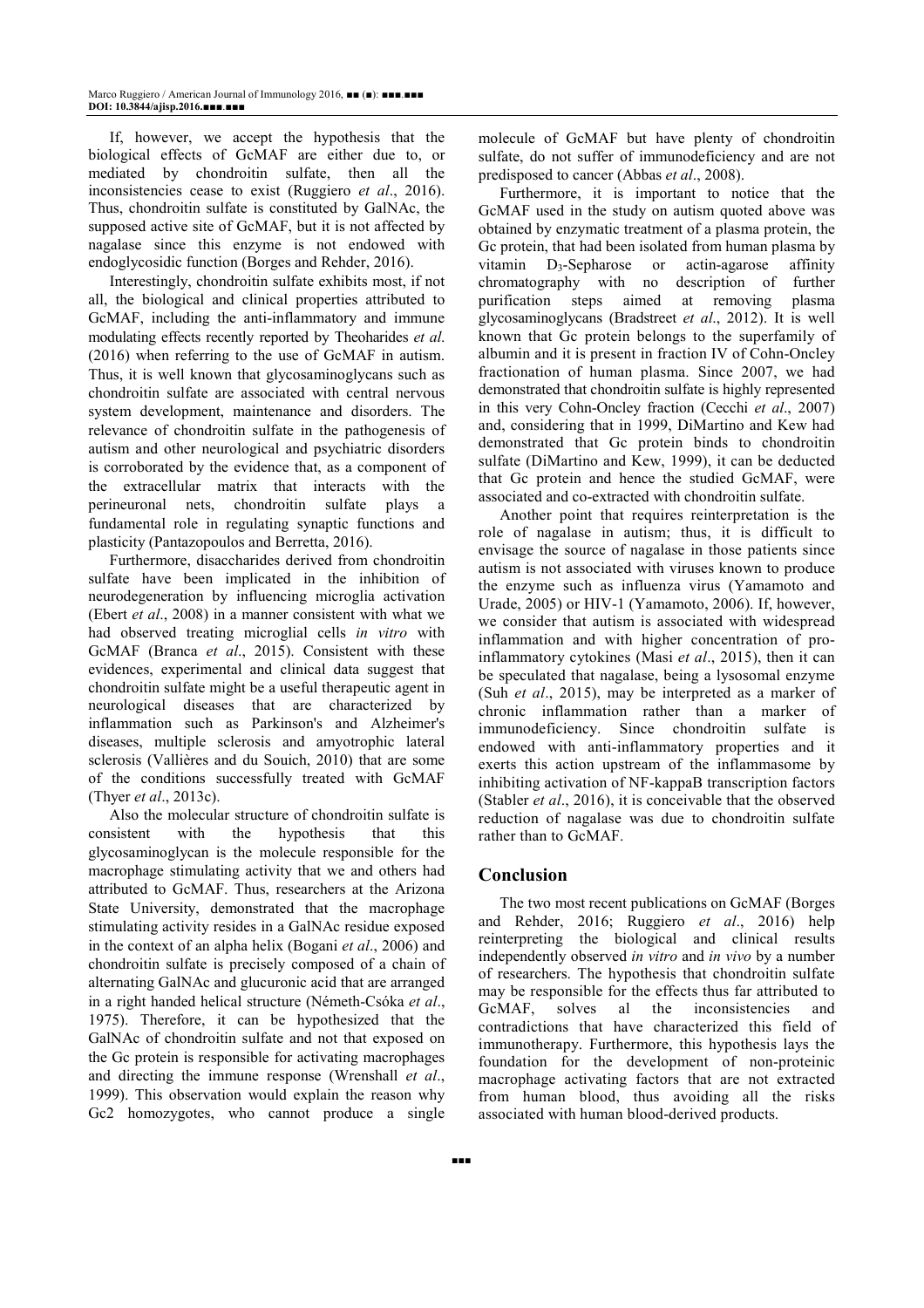# **Author's Contribution**

Marco Ruggiero wrote and revised the manuscript.

### **Conflict of Interest**

The Author is a retired full professor of molecular biology at the University of Firenze, Italy and he is currently a consultant for the company "dr. reinwald healthcare", a company that organizes seminars and trainings for therapists and commercializes nutritional supplements and therapy devices. None of the products or devices distributed by the company is mentioned in this article and the Author has not received financial compensation for writing this article. The Author is member of the Editorial Board of The American Journal of Immunology and is waived from the Article Processing fee for this contribution; the Author receives no remuneration for his editorial work.

#### **References**

- [No authors listed], 2014a. Retraction of Immunotheraphy of metastatic breast cancer patients with vitamin D-binding protein-derived activating factor (GcMAF) by Yamamoto N., Suyama H., N. Yamamoto and N. Ushijima. Int. J. Cancer, 135: 1509-1509.
- [No authors listed], 2014b. Retraction of Immunotherapy of metastatic colorectal cancer with vitamin Dbinding protein-derived macrophage-activating factor, GcMAF by Yamamoto, N., H. Suyama, H. Nakazato, N. Yamamoto and Y. Koga. Cancer Immunol. Immunother., 63: 1349-1349.
- [No authors listed], 2014c. Retraction of Immunotherapy of HIV-infected patients with Gc protein-derived macrophage activating factor by Yamamoto N, N. Ushijima and Y. Koga. J. Med. Virol., 86: 1998-1998.
- Abbas, S., J. Linseisen, T. Slanger, S. Kropp and E.J. Mutschelknauss *et al*., 2008. The Gc2 allele of the vitamin D binding protein is associated with a decreased postmenopausal breast cancer risk, independent of the vitamin D status. Cancer Epidemiol. Biomarkers Prev., 17: 1339-1343. PMID: 18559548
- Bogani, F., E. McConnell, L. Joshi, Y. Chang and G. Ghirlanda, 2006. A designed glycoprotein analogue of Gc-MAF exhibits native-like phagocytic activity. J. Am. Chem. Soc., 128: 7142-7143. DOI: 10.1021/ja0604212
- Borges, C.R. and D.S. Rehder, 2016. Glycan structure of Gc Protein-derived Macrophage Activating Factor as revealed by mass spectrometry. Arch. Biochem. Biophys., 606: 167-179. DOI: 10.1016/j.abb.2016.08.006
- Bradstreet, J.J., E. Vogelaar and L. Thyer, 2012. Initial observations of elevated alpha-Nacetylgalactosaminidase activity associated with autism and observed reductions from Gc proteinmacropahe activating factor injections. Autism Insights, 4: 31-38. DOI: 10.4137/AUI.S10485
- Branca, J.J.V., G. Morucci, F. Malentacchi, S. Gelmini and M. Ruggiero *et al*., 2015. Effects of oxaliplatin and oleic acid Gc-protein-derived macrophageactivating factor on murine and human microglia. J. Neurosci. Res., 93: 1364-1377. DOI: 10.1002/jnr.23588
- Cecchi, F., M. Ruggiero, R. Cappelletti, F. Lanini and S. Vannucchi, 2007. Improved method for analysis of glycosaminoglycans in glycosaminoglycan/protein mixtures: Application in Cohn-Oncley fractions of human plasma. Clin. Chim. Acta, 376: 142-149. DOI: 10.1016/j.cca.2006.08.011
- DiMartino, S.J. and R.R. Kew, 1999. Initial characterization of the vitamin D binding protein (Gc-globulin) binding site on the neutrophil plasma membrane: Evidence for a chondroitin sulfate proteoglycan. J. Immunol., 163: 2135-2142. PMID: 10438954
- Ebert, S., T. Schoeberl, Y. Walczak, K. Stoecker and T. Stempfl *et al*., 2008. Chondroitin sulfate disaccharide stimulates microglia to adopt a novel regulatory phenotype. J. Leukoc. Biol., 84: 736-740. DOI: 10.1189/jlb.0208138
- Inui, T., D. Kuchiike, K. Kubo, M. Mette and Y. Uto *et al*., 2013. Clinical experience of integrative cancer immunotherapy with GcMAF. Anticancer Res., 33: 2917-2919. PMID: 23780980
- Inui, T., G. Katsuura, K. Kubo, D. Kuchiike and L. Chenery *et al*., 2016b. Case report: GcMAF treatment in a patient with multiple sclerosis. Anticancer Res., 36: 3771-3774. PMID: 27354653
- Inui, T., H. Amitani, K. Kubo, D. Kuchiike and Y. Uto *et al*., 2016a. Case report: A non-small cell lung cancer patient treated with GcMAF, sonodynamic therapy and tumor treating fields. Anticancer Res., 36: 3767-3770. PMID: 27354652
- Inui, T., K. Kubo, D. Kuchiike, Y. Uto and T. Nishikata *et al*., 2015. Oral colostrum macrophage-activating factor for serious infection and chronic fatigue syndrome: Three case reports. Anticancer Res., 35: 4545-4549. PMID: 26168499
- Inui, T., K. Makita, H. Miura, A. Matsuda and D. Kuchiike *et al*., 2014. Case report: A breast cancer patient treated with GcMAF, sonodynamic therapy and hormone therapy. Anticancer Res., 34: 4589- 4593. PMID: 25075104
- Kuchiike, D., Y. Uto, H. Mukai, N. Ishiyama and C. Abe *et al*., 2013. Degalactosylated/desialylated human serum containing GcMAF induces macrophage phagocytic activity and *in vivo* antitumor activity. Anticancer Res., 33: 2881-2885. PMID: 23780974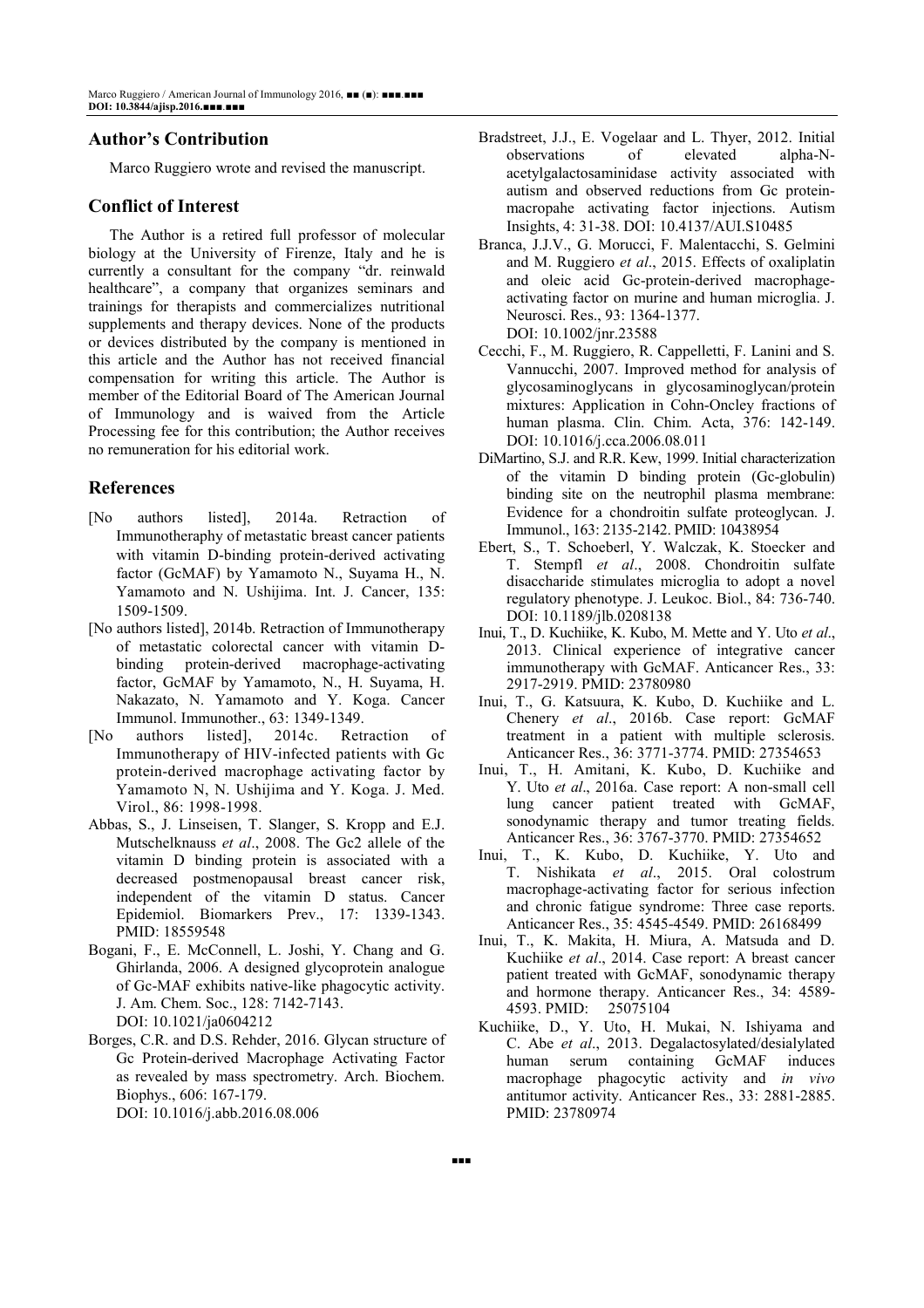- Masi, A., D.S. Quintana, N. Glozier, A.R. Lloyd and I.B. Hickie *et al*., 2015. Cytokine aberrations in autism spectrum disorder: A systematic review and meta-analysis. Mol. Psychiatry, 20: 440-446. DOI: 10.1038/mp.2014.59
- Mohamad, S.B., H. Nagasawa, Y. Uto and H. Hori, 2002. Tumor cell alpha-*N*-acetylgalactosaminidase activity and its involvement in GcMAF-related macrophage activation. Comp. Biochem. Physiol. A Mol. Integr. Physiol., 132: 1-8. DOI: 10.1016/S1095-6433(01)00522-0
- Morucci, G., J.J.V. Branca, M. Gulisano, M. Ruggiero and F. Paternostro *et al*., 2015. Gc-protein-derived macrophage activating factor counteracts the neuronal damage induced by oxaliplatin. Anticancer Drugs, 26: 197-209.
- DOI: 10.1097/CAD.0000000000000177
- Németh-Csóka, M., J. Kajtár and M. Kajtár, 1975. Biological significance of helical conformation of acid polysaccharides. Connect. Tissue Res., 3: 207-211. DOI: 10.3109/03008207509152180
- Pacini, S., G. Morucci, T. Punzi, M. Gulisano and M. Ruggiero *et al*., 2012a. Effect of paricalcitol and GcMAF on angiogenesis and human peripheral blood mononuclear cell proliferation and signaling. J. Nephrol., 25: 577-581. PMID: 21956771
- Pacini, S., G. Morucci, T. Punzi, M. Gulisano and M. Ruggiero, 2010. Gc protein-derived macrophageactivating factor (GcMAF) stimulates cAMP formation in human mononuclear cells and inhibits angiogenesis in chick embryo chorionallantoic membrane assay. Cancer Immunol. Immunother., 60: 479-485. DOI: 10.1007/s00262-010-0953-7
- Pacini, S., T. Punzi, G. Morucci, M. Gulisano and M. Ruggiero, 2012b. Effects of vitamin D-binding protein-derived macrophage-activating factor on human breast cancer cells. Anticancer Res., 32: 45-52. PMID: 22213287
- Pantazopoulos, H. and S. Berretta, 2016. In sickness and in health: Perineuronal nets and synaptic plasticity in psychiatric disorders. Neural Plast. DOI: 10.1155/2016/9847696
- Rehder, D.S., R.W. Nelson and C.R. Borges, 2009. Glycosylation status of vitamin D binding protein in cancer patients. Protein Sci., 18: 2036-2042. DOI: 10.1002/pro.214
- Ruggiero, M., E. Ward, R. Smith, J.J.V. Branca and D. Noakes *et al*., 2014. Oleic Acid, deglycosylated vitamin D-binding protein, nitric oxide: A molecular triad made lethal to cancer. Anticancer Res., 34: 3569-3578. PMID: 24982371
- Ruggiero, M., H. Reinwald and S. Pacini, 2016. Is chondroitin sulfate responsible for the biological effects attributed to the GC protein-derived Macrophage Activating Factor (GcMAF)? Med. Hypotheses, 94: 126-131. DOI: 10.1016/j.mehy.2016.07.012
- Stabler, T.V., Z. Huang, E. Montell, J. Vergés and V.B. Kraus, 2016. Chondroitin sulphate inhibits NF-κB activity induced by interaction of pathogenic and damage associated molecules. Osteoarthritis Cartilage. PMID: 27614315
- Suh, M.J., A. Tovchigrechko, V. Thovarai, M.A. Rolfe and M.G. Torralba *et al*., 2015. Quantitative differences in the urinary proteome of siblings discordant for type 1 diabetes include lysosomal enzymes. J. Proteome Res., 14: 3123-3135. DOI: 10.1021/acs.jproteome.5b00052
- Theoharides, T.C., I. Tsilioni, A.B. Patel and R. Doyle, 2016. Atopic diseases and inflammation of the brain in the pathogenesis of autism spectrum disorders. Transl. Psychiatry, 6: e844-e844. DOI: 10.1038/tp.2016.77
- Thyer, L., E. Ward, R. Smith, J.J.V. Branca and G. Morucci *et al*., 2013b. GC protein-derived macrophage-activating factor decreases α-Nacetylgalactosaminidase levels in advanced cancer patients. Oncoimmunology, 2: e25769-e25769. PMID: 24179708
- Thyer, L., E. Ward, R. Smith, J.J.V. Branca and G. Morucci *et al*., 2013c. Therapeutic effects of highly purified de-glycosylated GcMAF in the immunotherapy of patients with chronic diseases. Am. J. Immunol., 9: 78-84. DOI: 10.3844/ajisp.2013.78.84
- Thyer, L., E. Ward, R. Smith, M.G. Fiore and S. Magherini *et al*., 2013a. A novel role for a major component of the vitamin D axis: Vitamin D binding protein-derived macrophage activating factor induces human breast cancer cell apoptosis through stimulation of macrophages. Nutrients, 5: 2577-2589. DOI: 10.3390/nu5072577
- Ugarte, A., G. Bouche and L. Meheus, 2014. Inconsistencies and questionable reliability of the publication "Immunotherapy of metastatic colorectal cancer with vitamin D-binding protein-derived macrophages-activating, GcMAF" by Yamamoto *et al*". Cancer Immunol. Immunother., 63: 1347-1348. DOI: 10.1007/s00262-014-1587-y
- Uto, Y., T. Kawai, T. Sasaki, K. Hamada and H. Yamada *et al*., 2015. Degalactosylated/Desialylated bovine colostrum induces macrophage phagocytic activity independently of inflammatory cytokine production. Anticancer Res., 35: 4487-4492. PMID: 26168491
- Vallières, M. and P. du Souich, 2010. Modulation of inflammation by chondroitin sulfate. Osteoarthritis Cartilage, 18: S1-S6. DOI: 10.1016/j.joca.2010.02.017
- Wrenshall, L.E., R.B. Stevens, F.B. Cerra and J.L. Platt, 1999. Modulation of macrophage and B cell function by glycosaminoglycans. J. Leukoc. Biol., 66: 391-400. PMID: 10496308